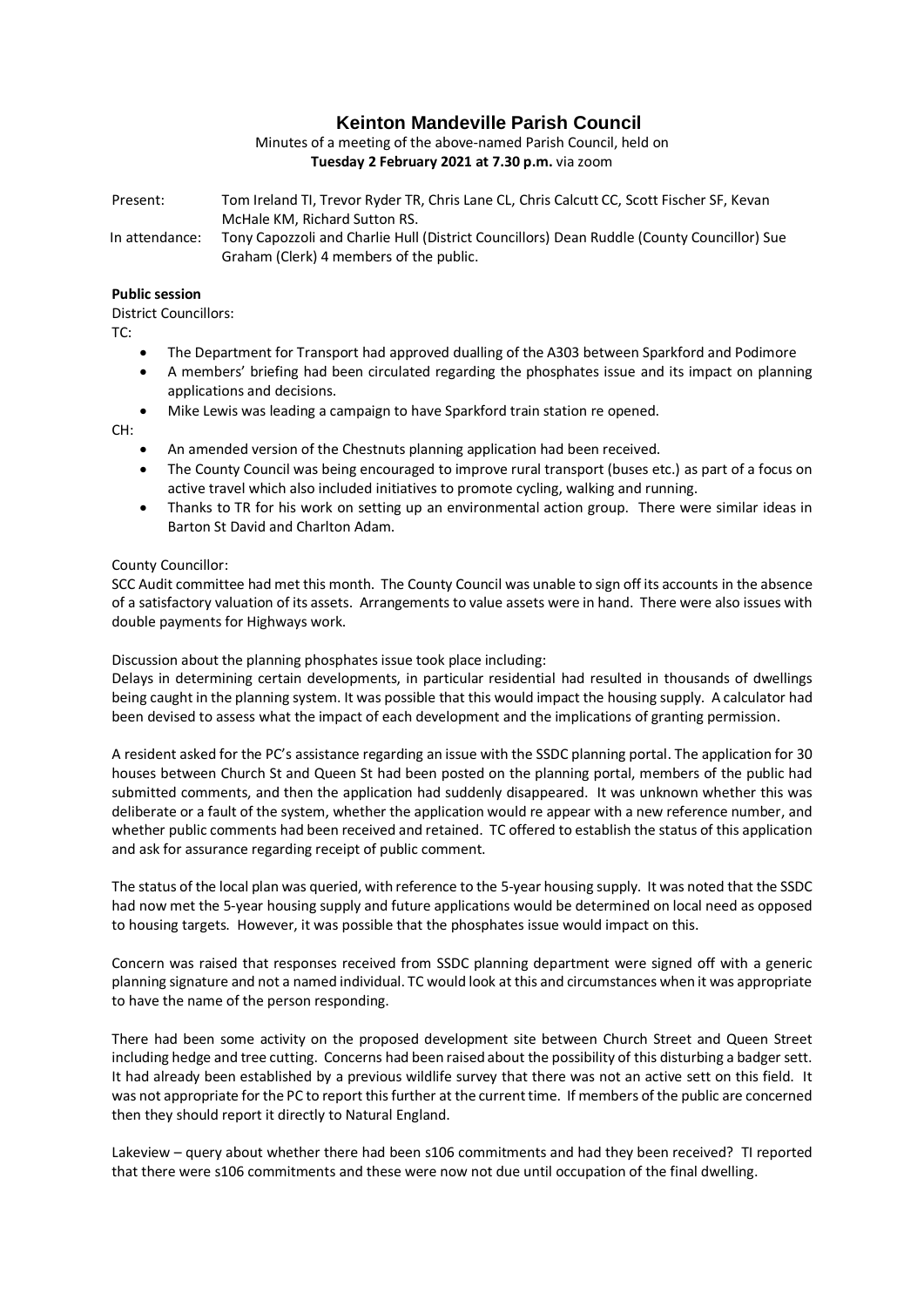KM advised the County Councillor of the situation regarding dangerous parking at the corner of Queen St and High St. Although there had been several visits by enforcement, no tickets had been issued and in any case it was not likely that this would address the problem. DR was asked how this could be taken forward effectively, he said he would speak to the traffic engineer about the possibility of some physical measure and suggested that a bollard with a right arrow as had been installed at various locations (including Somerton) might be appropriate.

|                            | Apologies. Apologies were received from Helen Beal. Jean Maynard had resigned from the Parish<br>Council.                                                                                                                                                                                                                                                                                                                                                                                                                                                                                                                                                                                                                                                                                                                                                                                                                                                                                                                                                                                                                                                                                                                                                                                                                                                                                                                                                                                                                                                                                                                                                                                                                                                                                |                   |
|----------------------------|------------------------------------------------------------------------------------------------------------------------------------------------------------------------------------------------------------------------------------------------------------------------------------------------------------------------------------------------------------------------------------------------------------------------------------------------------------------------------------------------------------------------------------------------------------------------------------------------------------------------------------------------------------------------------------------------------------------------------------------------------------------------------------------------------------------------------------------------------------------------------------------------------------------------------------------------------------------------------------------------------------------------------------------------------------------------------------------------------------------------------------------------------------------------------------------------------------------------------------------------------------------------------------------------------------------------------------------------------------------------------------------------------------------------------------------------------------------------------------------------------------------------------------------------------------------------------------------------------------------------------------------------------------------------------------------------------------------------------------------------------------------------------------------|-------------------|
| 2.0                        | Declarations. Receive declarations of interests.                                                                                                                                                                                                                                                                                                                                                                                                                                                                                                                                                                                                                                                                                                                                                                                                                                                                                                                                                                                                                                                                                                                                                                                                                                                                                                                                                                                                                                                                                                                                                                                                                                                                                                                                         |                   |
|                            | RS declared an interest in item 7 payments: Xmas tree.                                                                                                                                                                                                                                                                                                                                                                                                                                                                                                                                                                                                                                                                                                                                                                                                                                                                                                                                                                                                                                                                                                                                                                                                                                                                                                                                                                                                                                                                                                                                                                                                                                                                                                                                   |                   |
|                            | CC declared an interest in item 7.4 Grant requests, village hall.                                                                                                                                                                                                                                                                                                                                                                                                                                                                                                                                                                                                                                                                                                                                                                                                                                                                                                                                                                                                                                                                                                                                                                                                                                                                                                                                                                                                                                                                                                                                                                                                                                                                                                                        |                   |
|                            | TR declared an interest in item 7.4 grant requests PCC                                                                                                                                                                                                                                                                                                                                                                                                                                                                                                                                                                                                                                                                                                                                                                                                                                                                                                                                                                                                                                                                                                                                                                                                                                                                                                                                                                                                                                                                                                                                                                                                                                                                                                                                   |                   |
| 3.0                        | Minutes of last meetings 5 January 19 January 2021                                                                                                                                                                                                                                                                                                                                                                                                                                                                                                                                                                                                                                                                                                                                                                                                                                                                                                                                                                                                                                                                                                                                                                                                                                                                                                                                                                                                                                                                                                                                                                                                                                                                                                                                       |                   |
|                            | The minutes were agreed as a true and correct record of the meetings held.                                                                                                                                                                                                                                                                                                                                                                                                                                                                                                                                                                                                                                                                                                                                                                                                                                                                                                                                                                                                                                                                                                                                                                                                                                                                                                                                                                                                                                                                                                                                                                                                                                                                                                               |                   |
| 4.0                        | Matters arising from the minutes not covered by items on this agenda.                                                                                                                                                                                                                                                                                                                                                                                                                                                                                                                                                                                                                                                                                                                                                                                                                                                                                                                                                                                                                                                                                                                                                                                                                                                                                                                                                                                                                                                                                                                                                                                                                                                                                                                    |                   |
|                            | There were no matters arising.                                                                                                                                                                                                                                                                                                                                                                                                                                                                                                                                                                                                                                                                                                                                                                                                                                                                                                                                                                                                                                                                                                                                                                                                                                                                                                                                                                                                                                                                                                                                                                                                                                                                                                                                                           |                   |
| 5.0                        | Planning.                                                                                                                                                                                                                                                                                                                                                                                                                                                                                                                                                                                                                                                                                                                                                                                                                                                                                                                                                                                                                                                                                                                                                                                                                                                                                                                                                                                                                                                                                                                                                                                                                                                                                                                                                                                |                   |
|                            | 20/03302/HOU Removal of existing conservatory replacing with extended kitchen/family room.                                                                                                                                                                                                                                                                                                                                                                                                                                                                                                                                                                                                                                                                                                                                                                                                                                                                                                                                                                                                                                                                                                                                                                                                                                                                                                                                                                                                                                                                                                                                                                                                                                                                                               |                   |
|                            | Extension to garage on front elevation. Replacement windows. New Access to Highway.                                                                                                                                                                                                                                                                                                                                                                                                                                                                                                                                                                                                                                                                                                                                                                                                                                                                                                                                                                                                                                                                                                                                                                                                                                                                                                                                                                                                                                                                                                                                                                                                                                                                                                      |                   |
|                            | Stoneleigh, High Street, Keinton Mandeville. The application was considered, and comments                                                                                                                                                                                                                                                                                                                                                                                                                                                                                                                                                                                                                                                                                                                                                                                                                                                                                                                                                                                                                                                                                                                                                                                                                                                                                                                                                                                                                                                                                                                                                                                                                                                                                                |                   |
|                            | made as follows:                                                                                                                                                                                                                                                                                                                                                                                                                                                                                                                                                                                                                                                                                                                                                                                                                                                                                                                                                                                                                                                                                                                                                                                                                                                                                                                                                                                                                                                                                                                                                                                                                                                                                                                                                                         |                   |
|                            | The proposed changes are largely at the rear of the property.<br>$\bullet$                                                                                                                                                                                                                                                                                                                                                                                                                                                                                                                                                                                                                                                                                                                                                                                                                                                                                                                                                                                                                                                                                                                                                                                                                                                                                                                                                                                                                                                                                                                                                                                                                                                                                                               |                   |
|                            |                                                                                                                                                                                                                                                                                                                                                                                                                                                                                                                                                                                                                                                                                                                                                                                                                                                                                                                                                                                                                                                                                                                                                                                                                                                                                                                                                                                                                                                                                                                                                                                                                                                                                                                                                                                          |                   |
|                            |                                                                                                                                                                                                                                                                                                                                                                                                                                                                                                                                                                                                                                                                                                                                                                                                                                                                                                                                                                                                                                                                                                                                                                                                                                                                                                                                                                                                                                                                                                                                                                                                                                                                                                                                                                                          |                   |
|                            |                                                                                                                                                                                                                                                                                                                                                                                                                                                                                                                                                                                                                                                                                                                                                                                                                                                                                                                                                                                                                                                                                                                                                                                                                                                                                                                                                                                                                                                                                                                                                                                                                                                                                                                                                                                          |                   |
|                            |                                                                                                                                                                                                                                                                                                                                                                                                                                                                                                                                                                                                                                                                                                                                                                                                                                                                                                                                                                                                                                                                                                                                                                                                                                                                                                                                                                                                                                                                                                                                                                                                                                                                                                                                                                                          |                   |
|                            |                                                                                                                                                                                                                                                                                                                                                                                                                                                                                                                                                                                                                                                                                                                                                                                                                                                                                                                                                                                                                                                                                                                                                                                                                                                                                                                                                                                                                                                                                                                                                                                                                                                                                                                                                                                          |                   |
|                            |                                                                                                                                                                                                                                                                                                                                                                                                                                                                                                                                                                                                                                                                                                                                                                                                                                                                                                                                                                                                                                                                                                                                                                                                                                                                                                                                                                                                                                                                                                                                                                                                                                                                                                                                                                                          |                   |
|                            |                                                                                                                                                                                                                                                                                                                                                                                                                                                                                                                                                                                                                                                                                                                                                                                                                                                                                                                                                                                                                                                                                                                                                                                                                                                                                                                                                                                                                                                                                                                                                                                                                                                                                                                                                                                          |                   |
|                            |                                                                                                                                                                                                                                                                                                                                                                                                                                                                                                                                                                                                                                                                                                                                                                                                                                                                                                                                                                                                                                                                                                                                                                                                                                                                                                                                                                                                                                                                                                                                                                                                                                                                                                                                                                                          |                   |
|                            |                                                                                                                                                                                                                                                                                                                                                                                                                                                                                                                                                                                                                                                                                                                                                                                                                                                                                                                                                                                                                                                                                                                                                                                                                                                                                                                                                                                                                                                                                                                                                                                                                                                                                                                                                                                          |                   |
|                            |                                                                                                                                                                                                                                                                                                                                                                                                                                                                                                                                                                                                                                                                                                                                                                                                                                                                                                                                                                                                                                                                                                                                                                                                                                                                                                                                                                                                                                                                                                                                                                                                                                                                                                                                                                                          |                   |
|                            |                                                                                                                                                                                                                                                                                                                                                                                                                                                                                                                                                                                                                                                                                                                                                                                                                                                                                                                                                                                                                                                                                                                                                                                                                                                                                                                                                                                                                                                                                                                                                                                                                                                                                                                                                                                          |                   |
|                            |                                                                                                                                                                                                                                                                                                                                                                                                                                                                                                                                                                                                                                                                                                                                                                                                                                                                                                                                                                                                                                                                                                                                                                                                                                                                                                                                                                                                                                                                                                                                                                                                                                                                                                                                                                                          |                   |
|                            | resource available online.                                                                                                                                                                                                                                                                                                                                                                                                                                                                                                                                                                                                                                                                                                                                                                                                                                                                                                                                                                                                                                                                                                                                                                                                                                                                                                                                                                                                                                                                                                                                                                                                                                                                                                                                                               |                   |
|                            | The environmental action group would be meeting on Friday where officers would be elected.                                                                                                                                                                                                                                                                                                                                                                                                                                                                                                                                                                                                                                                                                                                                                                                                                                                                                                                                                                                                                                                                                                                                                                                                                                                                                                                                                                                                                                                                                                                                                                                                                                                                                               |                   |
|                            | One of the first initiatives would be to promote tree planting in the village. One of the members                                                                                                                                                                                                                                                                                                                                                                                                                                                                                                                                                                                                                                                                                                                                                                                                                                                                                                                                                                                                                                                                                                                                                                                                                                                                                                                                                                                                                                                                                                                                                                                                                                                                                        |                   |
|                            | had sourced a number of trees from the giveaway scheme.                                                                                                                                                                                                                                                                                                                                                                                                                                                                                                                                                                                                                                                                                                                                                                                                                                                                                                                                                                                                                                                                                                                                                                                                                                                                                                                                                                                                                                                                                                                                                                                                                                                                                                                                  |                   |
|                            | When conditions allowed, it was hoped that meetings with other groups and environment                                                                                                                                                                                                                                                                                                                                                                                                                                                                                                                                                                                                                                                                                                                                                                                                                                                                                                                                                                                                                                                                                                                                                                                                                                                                                                                                                                                                                                                                                                                                                                                                                                                                                                    |                   |
|                            | champions would take place.                                                                                                                                                                                                                                                                                                                                                                                                                                                                                                                                                                                                                                                                                                                                                                                                                                                                                                                                                                                                                                                                                                                                                                                                                                                                                                                                                                                                                                                                                                                                                                                                                                                                                                                                                              |                   |
|                            |                                                                                                                                                                                                                                                                                                                                                                                                                                                                                                                                                                                                                                                                                                                                                                                                                                                                                                                                                                                                                                                                                                                                                                                                                                                                                                                                                                                                                                                                                                                                                                                                                                                                                                                                                                                          |                   |
|                            |                                                                                                                                                                                                                                                                                                                                                                                                                                                                                                                                                                                                                                                                                                                                                                                                                                                                                                                                                                                                                                                                                                                                                                                                                                                                                                                                                                                                                                                                                                                                                                                                                                                                                                                                                                                          |                   |
|                            |                                                                                                                                                                                                                                                                                                                                                                                                                                                                                                                                                                                                                                                                                                                                                                                                                                                                                                                                                                                                                                                                                                                                                                                                                                                                                                                                                                                                                                                                                                                                                                                                                                                                                                                                                                                          |                   |
|                            |                                                                                                                                                                                                                                                                                                                                                                                                                                                                                                                                                                                                                                                                                                                                                                                                                                                                                                                                                                                                                                                                                                                                                                                                                                                                                                                                                                                                                                                                                                                                                                                                                                                                                                                                                                                          |                   |
|                            |                                                                                                                                                                                                                                                                                                                                                                                                                                                                                                                                                                                                                                                                                                                                                                                                                                                                                                                                                                                                                                                                                                                                                                                                                                                                                                                                                                                                                                                                                                                                                                                                                                                                                                                                                                                          |                   |
|                            |                                                                                                                                                                                                                                                                                                                                                                                                                                                                                                                                                                                                                                                                                                                                                                                                                                                                                                                                                                                                                                                                                                                                                                                                                                                                                                                                                                                                                                                                                                                                                                                                                                                                                                                                                                                          |                   |
|                            |                                                                                                                                                                                                                                                                                                                                                                                                                                                                                                                                                                                                                                                                                                                                                                                                                                                                                                                                                                                                                                                                                                                                                                                                                                                                                                                                                                                                                                                                                                                                                                                                                                                                                                                                                                                          |                   |
|                            |                                                                                                                                                                                                                                                                                                                                                                                                                                                                                                                                                                                                                                                                                                                                                                                                                                                                                                                                                                                                                                                                                                                                                                                                                                                                                                                                                                                                                                                                                                                                                                                                                                                                                                                                                                                          |                   |
|                            |                                                                                                                                                                                                                                                                                                                                                                                                                                                                                                                                                                                                                                                                                                                                                                                                                                                                                                                                                                                                                                                                                                                                                                                                                                                                                                                                                                                                                                                                                                                                                                                                                                                                                                                                                                                          |                   |
|                            |                                                                                                                                                                                                                                                                                                                                                                                                                                                                                                                                                                                                                                                                                                                                                                                                                                                                                                                                                                                                                                                                                                                                                                                                                                                                                                                                                                                                                                                                                                                                                                                                                                                                                                                                                                                          |                   |
|                            |                                                                                                                                                                                                                                                                                                                                                                                                                                                                                                                                                                                                                                                                                                                                                                                                                                                                                                                                                                                                                                                                                                                                                                                                                                                                                                                                                                                                                                                                                                                                                                                                                                                                                                                                                                                          |                   |
|                            |                                                                                                                                                                                                                                                                                                                                                                                                                                                                                                                                                                                                                                                                                                                                                                                                                                                                                                                                                                                                                                                                                                                                                                                                                                                                                                                                                                                                                                                                                                                                                                                                                                                                                                                                                                                          |                   |
| 5.1<br>$5.2$<br>6.0<br>7.0 | No objections to alterations to the property<br>$\bullet$<br>Concern about in / out driveway proposed and impact of this on the Highway.<br>$\bullet$<br>Noted that there are similar driveway arrangements on the other side of the road.<br>$\bullet$<br>Neighbour concerns noted - about the flue and the ridge height and Councillors anticipated<br>$\bullet$<br>that these would be taken into account by the planning officer.<br>Noted that the garage was being reduced in size, however there was sufficient space to park<br>$\bullet$<br>at the front of the property.<br>Resolved: It was proposed and unanimously agreed to recommend approval on the condition that<br>the effect of the in / out driveway was properly considered by highways.<br>Determination of Planning. No notices had been received.<br>Other planning matters. There were no other planning matters.<br><b>Environment Champion Update.</b><br>TR reported that he hoped to trial a carbon footprint tool. There was a free and user-friendly<br>KM asked about the solar streets initiative, the PC had effectively endorsed the scheme and he<br>enquired whether any due diligence had taken place. TI and TR reported that the proposal was<br>unique in that it offered a scheme to a group of villages. Reviews of the company had been<br>considered and found to be positive. Similar 4kW systems advertised locally were circa £1000<br>more expensive.<br>Finance and Payments (RFO - Clerk)<br>Payments RS had declared an interest in this item.<br>Resolved: It was proposed and unanimously agreed to approve the following<br>payments (corrections were made to the salaries and HMRC payments - 20p<br>difference)<br>Salaries January 2021<br><b>NEST Pensions Direct Debit</b> | £261.92<br>£19.53 |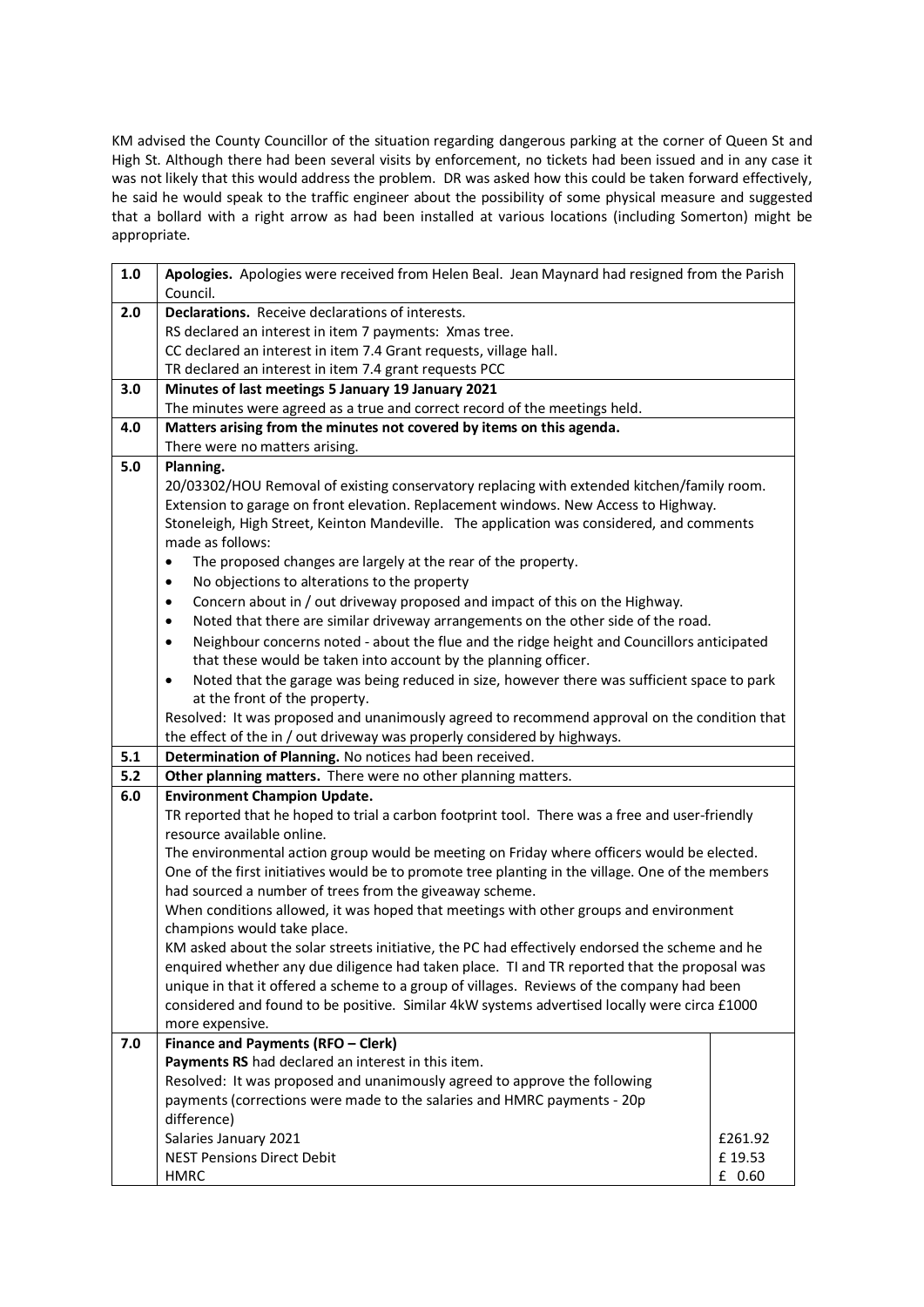|      | Christmas Tree - reimburse R Sutton.                                                                                                                                              | £100.00 |
|------|-----------------------------------------------------------------------------------------------------------------------------------------------------------------------------------|---------|
|      | Glasdon Bin                                                                                                                                                                       | £416.38 |
| 7.1  | Receipts. There were no receipts                                                                                                                                                  |         |
| 7.2  | Review of Accounts. Presentation of summary of accounts, bank reconciliation and budget to be                                                                                     |         |
|      | considered, agreed, and signed by Councillors.                                                                                                                                    |         |
|      | The accounts for month 10 2020-21 were reviewed. The balance at the end of December was                                                                                           |         |
|      | £41,185.71 Payments in January totalled £584.16 and receipts were £nil. The balance was                                                                                           |         |
|      | £40,601.55. The bank statements showed a balance of £41,601.55. There was one outstanding                                                                                         |         |
|      | cheque: Keinton Mandeville School PSA £1000.00. With this taken into account the balance was:                                                                                     |         |
|      | £40,601.55. The clerk had contacted the PSA about the cheque via their dedicated email address                                                                                    |         |
|      | but had received no response. TI would chase this up.                                                                                                                             |         |
| 7.4  | Grant requests. CC and TR declared interests as at item 3.                                                                                                                        |         |
|      | The following grant requests were considered with reference to the purposes of the grant, benefit                                                                                 |         |
|      | to the village and village residents, and the PC grant budget.                                                                                                                    |         |
|      | Resolved: It was proposed and unanimously agreed to make the following grants:                                                                                                    |         |
|      | PCC: £1200 for the upkeep of the churchyard. s.137                                                                                                                                |         |
|      | Keinton Mandeville Village Hall - £1500 (£750 for redecoration of the foyer and disabled toilets,<br>£750 towards costs associated with the village hall extension project s.137) |         |
|      | Keinton Mandeville Playing Field - £1500 towards running costs s.137                                                                                                              |         |
| 8.0  | Highways.                                                                                                                                                                         |         |
|      | Update / Items to report                                                                                                                                                          |         |
|      | SIS update. It was noted that this would be consulted. To date nothing had been received.                                                                                         |         |
|      | Flashing Speed Indicator devices. The clerk asked Councillors to identify suitable locations to have                                                                              |         |
|      | them approved by SCC. KM offered to do this.                                                                                                                                      |         |
|      | TTRO422070SS- Queen Street, Keinton Mandeville. Temporary closure of Queen Street 15/02/21                                                                                        |         |
|      | for 22 days. This was notice was received and noted.                                                                                                                              |         |
|      | Drains. The Parish Ranger had unblocked three drains but there were numerous blocked drains in                                                                                    |         |
|      | the village. Councillors were asked to identify blocked drains in their area of the village and report                                                                            |         |
|      | to the clerk. If this was widespread DR would approach Highways for them to be unblocked.                                                                                         |         |
|      | The drain opposite Keinton Stores was collapsing.                                                                                                                                 |         |
|      | Several streetlights were out at the new road junction Irving Road / Chistles Lane. Streetlight                                                                                   |         |
|      | number 2 was permanently illuminated. The clerk would report this.                                                                                                                |         |
| 8.1  | Parish Paths. Update / items to report.                                                                                                                                           |         |
|      | The fingerpost marker on Coombe Hill to Furze Lane had been reinstated.                                                                                                           |         |
|      | Reinstatement of the fingerpost marker close to the western edge of the village (signpost to                                                                                      |         |
|      | Combe Lane) would not be straightforward as it was likely to restrict access for tractors accessing                                                                               |         |
|      | the field. It had been previously attached to the gatepost (now knocked down and buried in                                                                                        |         |
|      | brambles) RS would approach the landowner for his advice for repositioning the sign.                                                                                              |         |
|      | Bollards on Babcary Lane. Correspondence had been received from MBBA who would be applying                                                                                        |         |
|      | for bollards at the A37 end of Babcary Lane (SM 14/8) to prevent illegal use by 4 x 4s. They had                                                                                  |         |
|      | asked whether the Parish Council would support the application, noting that there was also                                                                                        |         |
|      | potential to have bollards at the Keinton Mandeville end. The PC would discuss this formally at                                                                                   |         |
|      | the next meeting pending discussion with the landowners either side of Babcary Lane.                                                                                              |         |
| 9.0  | <b>Happy Tracks / Skatepark</b>                                                                                                                                                   |         |
|      | The bin had been replaced.                                                                                                                                                        |         |
|      | The quarterly inspection report had been received, there were some areas to monitor.                                                                                              |         |
|      | There had been some graffiti sprayed on the side of the skatepark ramp. The clerk would report to                                                                                 |         |
|      | the police and ask the ranger to paint it.                                                                                                                                        |         |
| 10.0 | Maintenance.                                                                                                                                                                      |         |
|      | The parish ranger had attended and completed the following work: installed bin at Skatepark,                                                                                      |         |
|      | cleaned bench on High Street, cleared drains on Castle Street, Barton Road.                                                                                                       |         |
|      | Consider and agree requirements - graffiti cleaning.                                                                                                                              |         |
|      | Request for larger bin at shop and larger dog waste bin. The clerk was asked to enquire about                                                                                     |         |
|      | whether the bins could be emptied more frequently in the first instance. If this was not an option                                                                                |         |
|      | then quotes for bins should be sought.                                                                                                                                            |         |